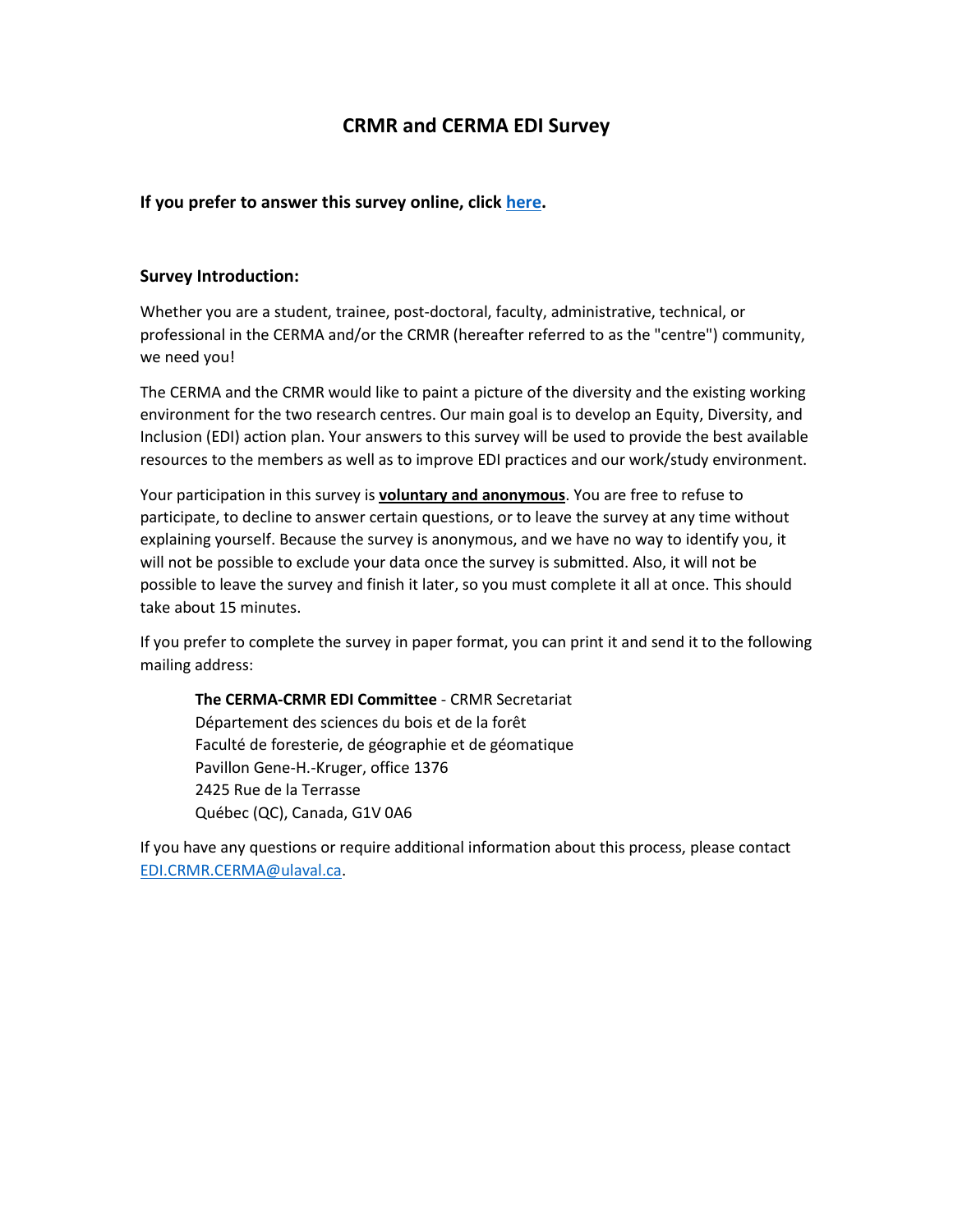## **Survey:**

- 1. Which centres are you a member of?
	- a. CRMR
	- b. CERMA
	- c. Both
	- d. I don't know
	- e. None
	- f. I prefer not to answer
- 2. What is your status at the Université Laval?
	- a. Student
	- b. Postdoctoral fellow
	- c. Staff (research, administrative, technical, etc.)
	- d. Faculty
	- e. I prefer not to answer
- 3. What gender do you identify with?
	- a. Woman
	- b. Man
	- c. Non-binary
	- d. I do not identify as any of the options listed
	- e. I identify as: \_\_\_\_\_\_\_\_\_\_\_\_\_
	- f. I prefer not to answer
- 4. Which group(s) do you identify with? (You can check more than one answer)
	- a. Indigenous person (First Nations, Inuit, or Métis peoples of Canada)
	- b. Visible minorities (racialized people other than the indigenous)
	- c. Ethnic minority (person whose first language is neither English nor French)
	- d. Immigrant (person born outside of Canada)
	- e. White
	- f. I do not identify as any of the options listed
	- g. I identify as: \_\_\_\_\_\_\_\_\_\_\_\_\_\_\_\_\_\_
	- h. I prefer not to answer
- 5. Do you have any communication barriers (language related, speech and hearing impairments, dyslexia, etc.)?
	- a. No
	- b. Yes
	- c. Specify (optional): \_\_\_\_\_\_\_\_\_\_\_\_\_\_\_\_\_\_
	- d. I prefer not to answer
- 6. Do you belong to one or more 2SLGBTQ+ communities (anyone who is not heterosexual and/or cisgender<sup>1</sup>)?
	- a. No
	- b. Yes
	- c. Specify (optional):\_\_\_\_\_\_\_\_\_\_\_\_\_\_\_\_\_\_\_\_\_
	- d. I prefer not to answer

 $<sup>1</sup>$  Person whose sex assigned at birth is identical to the current gender with which they identify.</sup>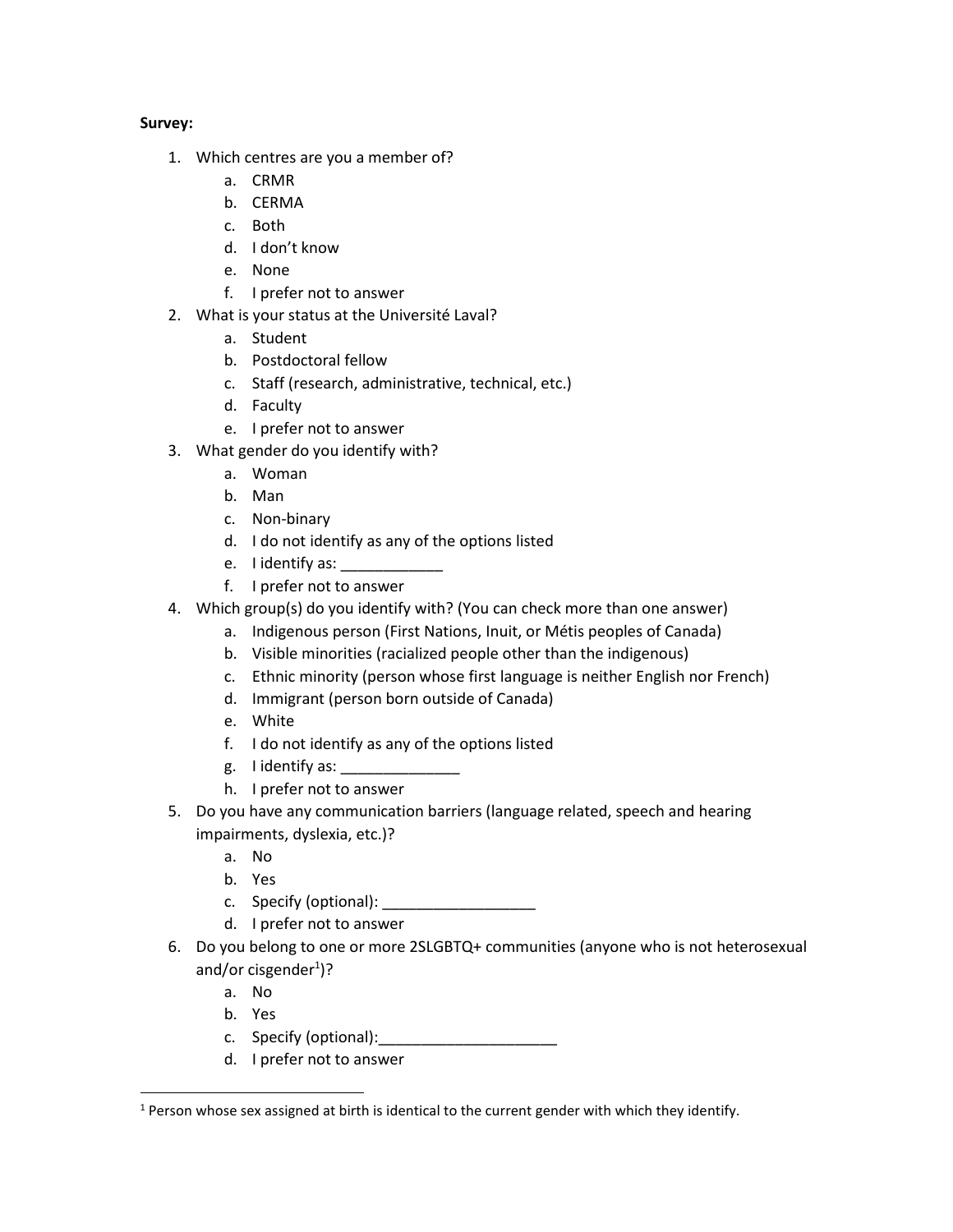- 7. Are you a person with a disability?
	- a. No
	- b. Yes
	- c. Specify (optional):
	- d. I prefer not to answer
- 8. Has the fact that your identity is underrepresented (gender, sexual orientation, disability, language, country of origin, appearance, etc.) caused you to be treated differently in your Centre?
	- a. No
	- b. Yes
	- c. Specify (optional): \_\_\_\_\_\_\_\_\_\_\_\_\_\_\_\_\_\_\_\_\_\_\_
	- d. I prefer not to answer
- 9. Sense of inclusion questions. For each of the following statements, answer with a number from 1 to 7 being 1) Strongly agree, 2) Agree, 3) Neutral, 4) Disagree, 5) Strongly disagree, 6) Does not apply, 7) Prefer not to answer :
	- a. I am satisfied with the general working environment in my centre.
	- b. I feel included in my centre
	- c. I have role models in my centre with whom I can identify myself
	- d. I have received quality mentorship from one or more people in my centre.
	- e. I have received quality mentorship from one or more people at Université Laval
	- f. My peers support me in achieving my professional goals
	- g. My supervisor supports me in achieving my professional goals
	- h. In professional discussions, I feel comfortable having and expressing opinions that may differ from those expressed by others.
	- i. I am comfortable sharing my concerns with my supervisor
	- j. I am comfortable sharing my concerns with at least one other person in my centre.
	- k. My centre makes sufficient resources available to its members for enhancing equity, diversity, and inclusion for all.
	- l. I have access to all the supports and/or accommodations I need to perform my work/education and my professional activities in the centre.
	- m. I feel physically safe in my work or study environment.
	- n. I avoid activities due to lack of inclusiveness.
	- o. The events and activities organized by my centre are inclusive.
	- p. My centre's communications are inclusive.
	- q. I have equitable access to training opportunities (e.g., conferences, workshops, summer school, internships, etc.)
	- r. I have equitable access to opportunities for advancement (e.g., funding, publications, contracts, advertising, promotions, etc.)
	- s. The use of my preferred pronouns is respected (he/him, she/her, they/them, etc.)
	- t. I feel that my religious beliefs are respected without judgment in my place of work or study.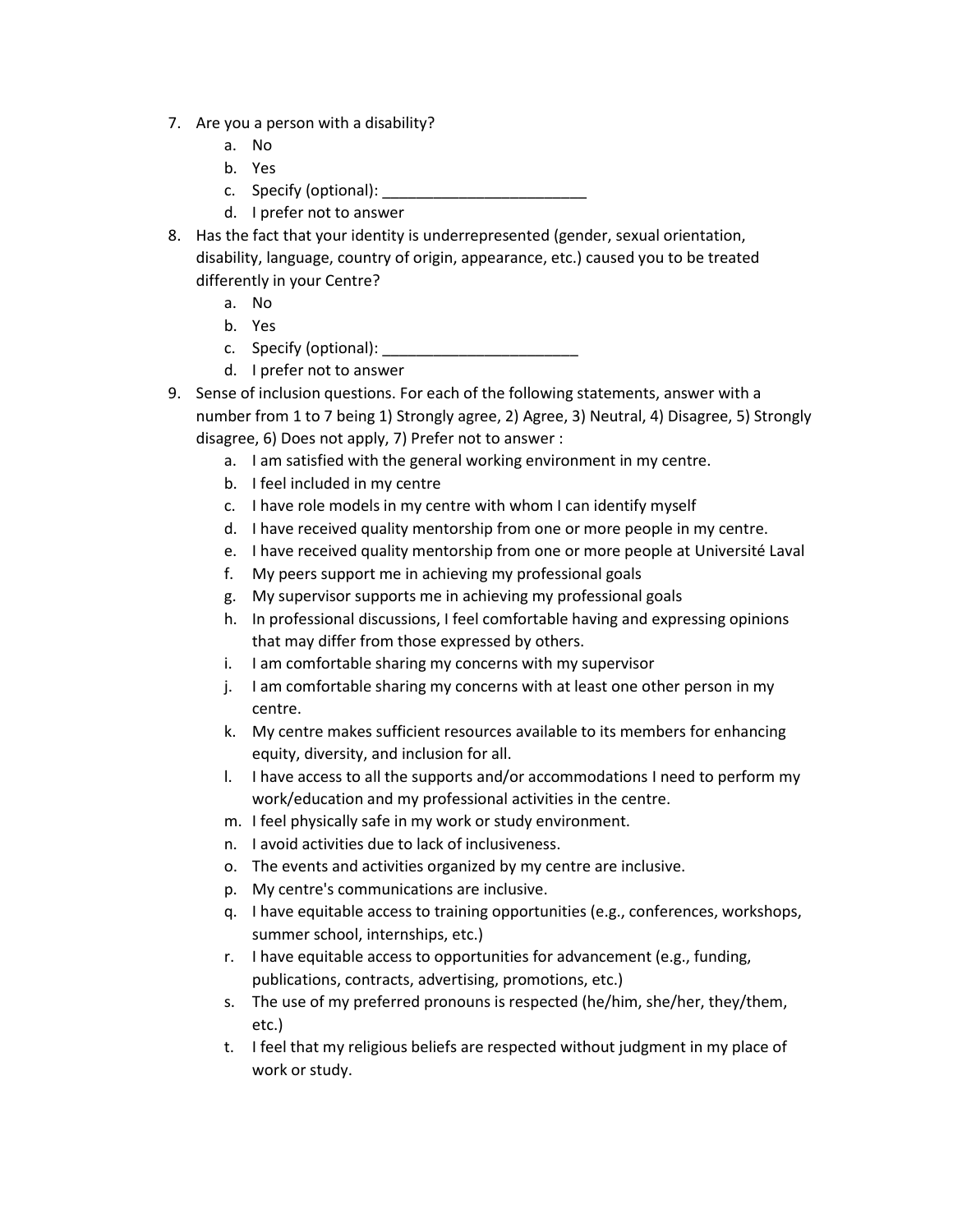- u. I have access to all the resources I need to respect my religious beliefs at my place of work or study.
- v. My supervisor supports me in my work/personal-life balance
- w. I have access to all the resources I need to successfully achieve my work/personal-life balance
- 10. Questions about experiences. For each of the following statements, answer either yes, no, I don't know or prefer not to answer:
	- a. I have experienced harassment in my centre
	- b. I have witnessed harassment in my centre.
	- c. I have experienced discrimination in my centre.
	- d. I have witnessed discrimination in my centre.
	- e. I have experienced violence (including sexual violence) in my centre.
	- f. I have witnessed violence (including sexual violence) in my centre.
- 11. If you want to add any clarification about your answers to questions 9 and 10, please feel free to do so. You may also share any experiences related to equity, diversity, and inclusion issues in your academic and/or professional environment.

\_\_\_\_\_\_\_\_\_\_\_\_\_\_\_\_\_\_\_\_\_\_\_\_\_\_\_\_\_\_\_\_\_\_\_\_\_\_\_\_\_\_\_\_\_\_\_\_\_\_\_\_\_\_\_\_\_\_\_\_\_\_\_\_\_\_\_\_\_\_\_\_\_\_\_\_\_\_

\_\_\_\_\_\_\_\_\_\_\_\_\_\_\_\_\_\_\_\_\_\_\_\_\_\_\_\_\_\_\_\_\_\_\_\_\_\_\_\_\_\_\_\_\_\_\_\_\_\_\_\_\_\_\_\_\_\_\_\_\_\_\_\_\_\_\_\_\_\_\_\_\_\_\_\_\_\_

\_\_\_\_\_\_\_\_\_\_\_\_\_\_\_\_\_\_\_\_\_\_\_\_\_\_\_\_\_\_\_\_\_\_\_\_\_\_\_\_\_\_\_\_\_\_\_\_\_\_\_\_\_\_\_\_\_\_\_\_\_\_\_\_\_\_\_\_\_\_\_\_\_\_\_\_\_\_

\_\_\_\_\_\_\_\_\_\_\_\_\_\_\_\_\_\_\_\_\_\_\_\_\_\_\_\_\_\_\_\_\_\_\_\_\_\_\_\_\_\_\_\_\_\_\_\_\_\_\_\_\_\_\_\_\_\_\_\_\_\_\_\_\_\_\_\_\_\_\_\_\_\_\_\_\_\_

\_\_\_\_\_\_\_\_\_\_\_\_\_\_\_\_\_\_\_\_\_\_\_\_\_\_\_\_\_\_\_\_\_\_\_\_\_\_\_\_\_\_\_\_\_\_\_\_\_\_\_\_\_\_\_\_\_\_\_\_\_\_\_\_\_\_\_\_\_\_\_\_\_\_\_\_\_\_

\_\_\_\_\_\_\_\_\_\_\_\_\_\_\_\_\_\_\_\_\_\_\_\_\_\_\_\_\_\_\_\_\_\_\_\_\_\_\_\_\_\_\_\_\_\_\_\_\_\_\_\_\_\_\_\_\_\_\_\_\_\_\_\_\_\_\_\_\_\_\_\_\_\_\_\_\_\_

\_\_\_\_\_\_\_\_\_\_\_\_\_\_\_\_\_\_\_\_\_\_\_\_\_\_\_\_\_\_\_\_\_\_\_\_\_\_\_\_\_\_\_\_\_\_\_\_\_\_\_\_\_\_\_\_\_\_\_\_\_\_\_\_\_\_\_\_\_\_\_\_\_\_\_\_\_\_

\_\_\_\_\_\_\_\_\_\_\_\_\_\_\_\_\_\_\_\_\_\_\_\_\_\_\_\_\_\_\_\_\_\_\_\_\_\_\_\_\_\_\_\_\_\_\_\_\_\_\_\_\_\_\_\_\_\_\_\_\_\_\_\_\_\_\_\_\_\_\_\_\_\_\_\_\_\_

\_\_\_\_\_\_\_\_\_\_\_\_\_\_\_\_\_\_\_\_\_\_\_\_\_\_\_\_\_\_\_\_\_\_\_\_\_\_\_\_\_\_\_\_\_\_\_\_\_\_\_\_\_\_\_\_\_\_\_\_\_\_\_\_\_\_\_\_\_\_\_\_\_\_\_\_\_\_

\_\_\_\_\_\_\_\_\_\_\_\_\_\_\_\_\_\_\_\_\_\_\_\_\_\_\_\_\_\_\_\_\_\_\_\_\_\_\_\_\_\_\_\_\_\_\_\_\_\_\_\_\_\_\_\_\_\_\_\_\_\_\_\_\_\_\_\_\_\_\_\_\_\_\_\_\_\_

\_\_\_\_\_\_\_\_\_\_\_\_\_\_\_\_\_\_\_\_\_\_\_\_\_\_\_\_\_\_\_\_\_\_\_\_\_\_\_\_\_\_\_\_\_\_\_\_\_\_\_\_\_\_\_\_\_\_\_\_\_\_\_\_\_\_\_\_\_\_\_\_\_\_\_\_\_\_

\_\_\_\_\_\_\_\_\_\_\_\_\_\_\_\_\_\_\_\_\_\_\_\_\_\_\_\_\_\_\_\_\_\_\_\_\_\_\_\_\_\_\_\_\_\_\_\_\_\_\_\_\_\_\_\_\_\_\_\_\_\_\_\_\_\_\_\_\_\_\_\_\_\_\_\_\_\_

\_\_\_\_\_\_\_\_\_\_\_\_\_\_\_\_\_\_\_\_\_\_\_\_\_\_\_\_\_\_\_\_\_\_\_\_\_\_\_\_\_\_\_\_\_\_\_\_\_\_\_\_\_\_\_\_\_\_\_\_\_\_\_\_\_\_\_\_\_\_\_\_\_\_\_\_\_\_

\_\_\_\_\_\_\_\_\_\_\_\_\_\_\_\_\_\_\_\_\_\_\_\_\_\_\_\_\_\_\_\_\_\_\_\_\_\_\_\_\_\_\_\_\_\_\_\_\_\_\_\_\_\_\_\_\_\_\_\_\_\_\_\_\_\_\_\_\_\_\_\_\_\_\_\_\_\_

\_\_\_\_\_\_\_\_\_\_\_\_\_\_\_\_\_\_\_\_\_\_\_\_\_\_\_\_\_\_\_\_\_\_\_\_\_\_\_\_\_\_\_\_\_\_\_\_\_\_\_\_\_\_\_\_\_\_\_\_\_\_\_\_\_\_\_\_\_\_\_\_\_\_\_\_\_\_

\_\_\_\_\_\_\_\_\_\_\_\_\_\_\_\_\_\_\_\_\_\_\_\_\_\_\_\_\_\_\_\_\_\_\_\_\_\_\_\_\_\_\_\_\_\_\_\_\_\_\_\_\_\_\_\_\_\_\_\_\_\_\_\_\_\_\_\_\_\_\_\_\_\_\_\_\_\_

12. How do you think your centre could improve its EDI practices and increase the sense of inclusion and fulfillment of all its members?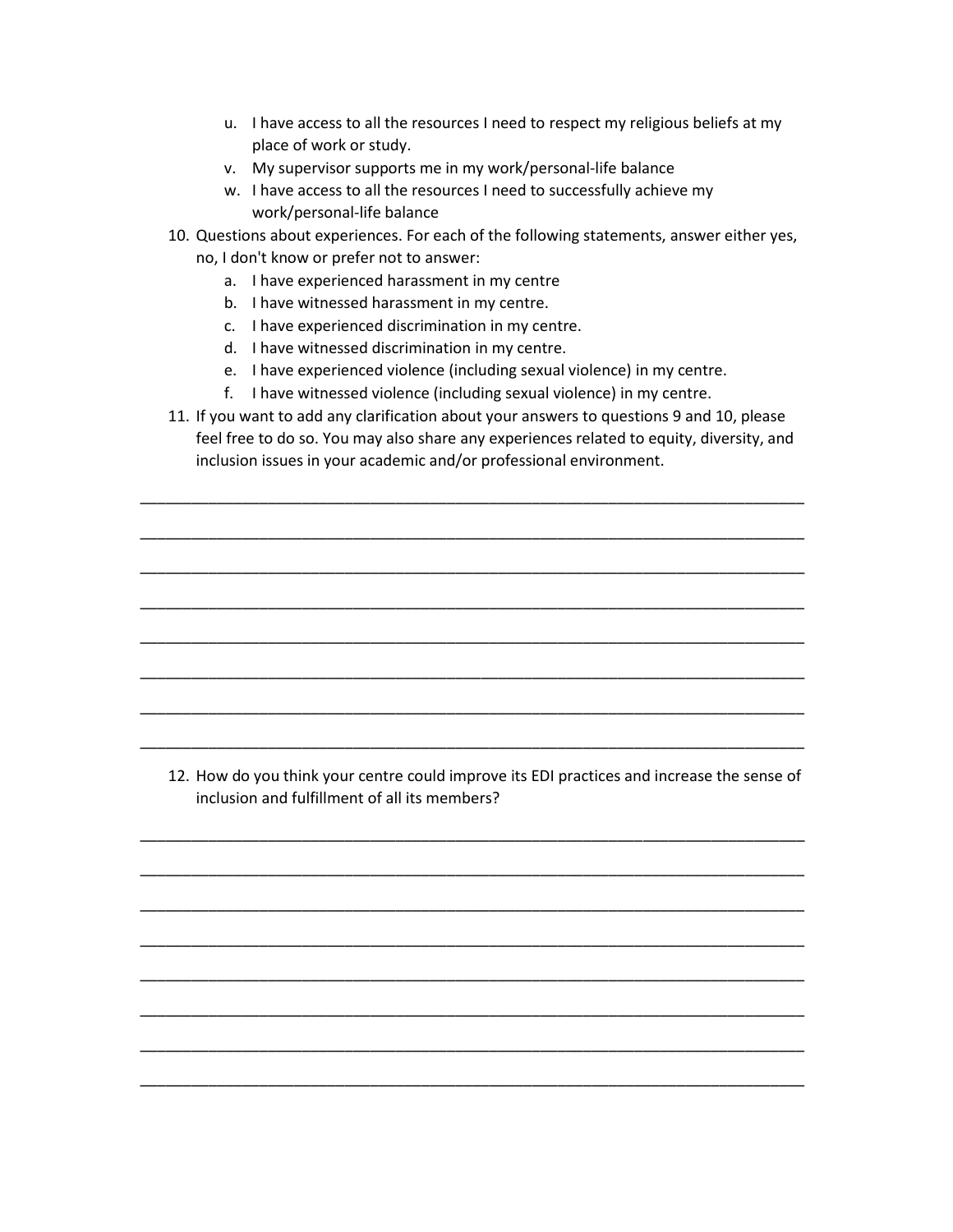- 13. Check the resources of Université Laval that you do not know or that you would like to know more about (You can check more than one resource).
	- a. Harassment Prevention and Intervention Centre (CPIMH)
	- b. Sexual Assault Prevention and Intervention Centre (CIPVACS)
	- a. Student Assistance Centre (Centre d'aide aux étudiants)
	- c. Medical Clinic of Université Laval
	- d. My UL Balance (Mon équilibre UL)
	- e. Sentinel Network (Réseau des sentinelles)
	- f. School of Psychology Counselling Service
	- g. Student Rights Office (BDE)
	- h. Student Life Office (BVE)
	- i. Office of Scholarships and Financial Aid (BBAF)
- 14. Do you agree that some of your response to question 11 of this survey may be used **anonymously** in the presentation of the survey results and/or in the work of the EDI Committee?
	- a. Yes
	- b. No
- 15. If you would like to get involved in the joint CERMA/CRMR EDI committee and/or give us further feedback regarding the topics in this survey, please feel free to email [EDI.CRMR.CERMA@ulaval.ca](mailto:EDI.CRMR.CERMA@ulaval.ca)